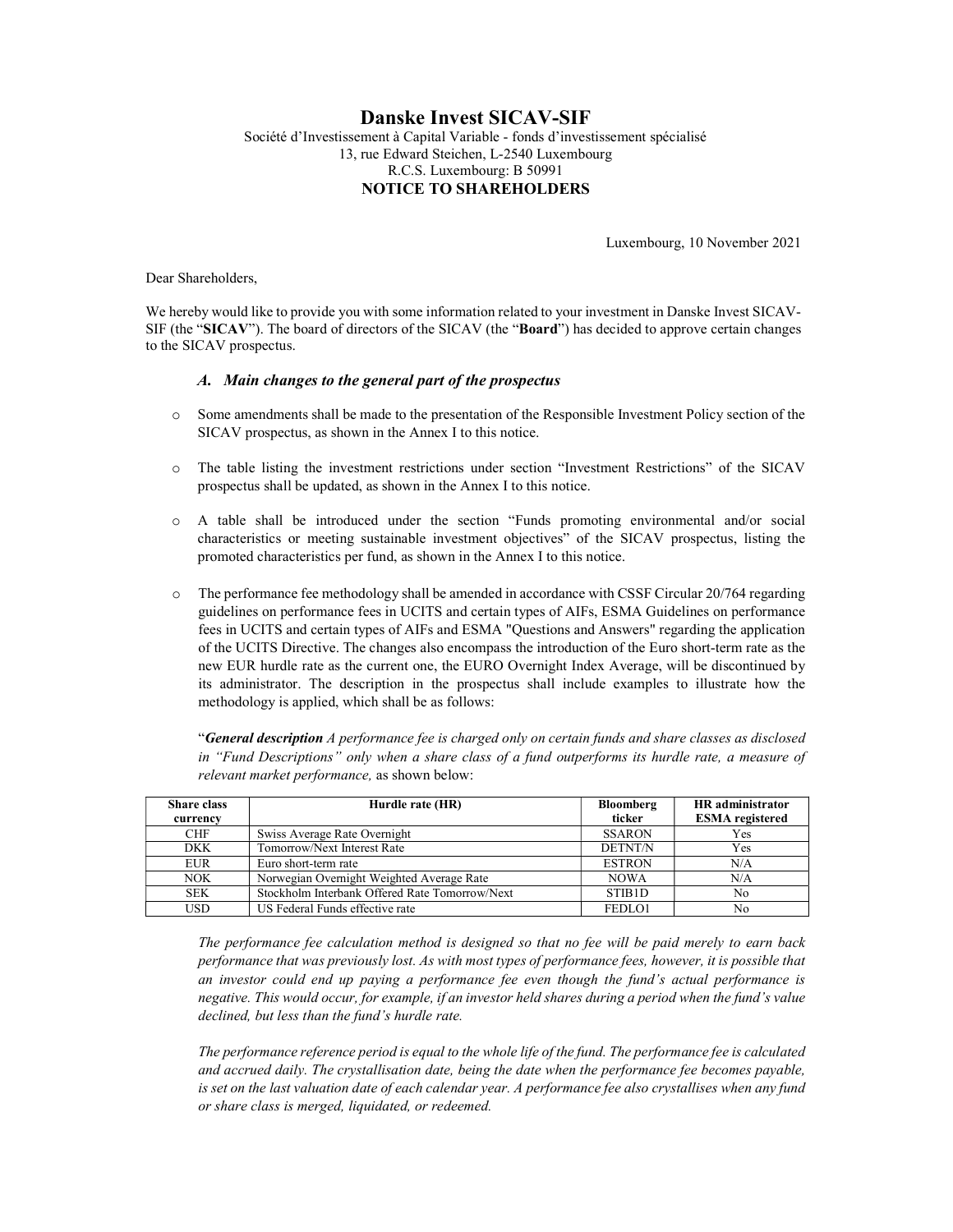If, on the crystallisation date, the fund has overperformed the hurdle rate and there is a positive accrual of performance fee, it will be paid to the management company. On the contrary, if, on the crystallisation date, the fund has underperformed the hurdle rate, no performance fee is accrued and no performance fee is payable, and the calculation period is extended to the next calendar year. In this way, compensation of negative performances is ensured.

If a fund or share class that carries a performance fee is launched, its first calculation period will be from the launch date until the end of the calendar year. The same is true for any existing fund or share class to which a performance fee is added.

How the fee is calculated At the beginning of the first business day of a calculation period, and as soon as a performance fee is crystallised at the end of the calculation period, the accrued fee is zero and the respective values of the relevant NAV and hurdle rate are defined as the zero point for the period's performance fee calculations.

On every day that is a business day for a fund, the performance of the applicable hurdle rate is subtracted from the fund or share class performance. A positive result indicates outperformance, a negative number underperformance.

The results from these calculations accrue over the calculation period. When the accruals result in net outperformance for the period to date, they are factored into NAV. When the accruals result in net underperformance for the period to date, no performance fee is factored into NAV, but the accrual calculations continue, meaning that no performance fee can be earned during that calculation period until the accrued underperformance is overcome.

The performance fee amount per share is the performance fee percentage stated in "Fund Descriptions" multiplied by the amount of outperformance.

The performance fee is payable only if the performance of the share class exceeds the NAV previously attained when a performance fee was crystallised at the end of the calculation period, or if it exceeds the NAV at inception, if no performance fee has been paid.

This highest NAV, referred as high watermark, is adjusted for the movements in the respective hurdle rate and takes into account the subscriptions, redemptions or distributions effects. The calculation method is designed to account for the actual investment performance of the fund and not for NAV increases resulting from new subscriptions. Furthermore, swing pricing or other adjustments intended to mitigate the effects of transaction volumes or costs are not counted in the performance fee calculation.

In cases where the hurdle rate is negative, the hurdle rate is defined as zero for the purposes of the calculation of the performance fee.

Because different share classes of a given fund may have different NAVs, the actual performance fees paid may vary by share class."

o The Sustainability Risk factor is amended in the Risk Factors section of the prospectus as follows, where it incorporates elements previously appearing under the Responsible Investment Policy section of the prospectus:

"Sustainability risk An environmental, social or governance event or condition that, if it occurs, could cause an actual or a potential material negative impact on the value of the investment. The probability of sustainability risks and the extent to which they impact the returns of a fund depend on several factors. Although duly mapped, identified and managed in the investment processes, the following elements can affect the degree to which sustainability risks are likely to impact the returns of a fund: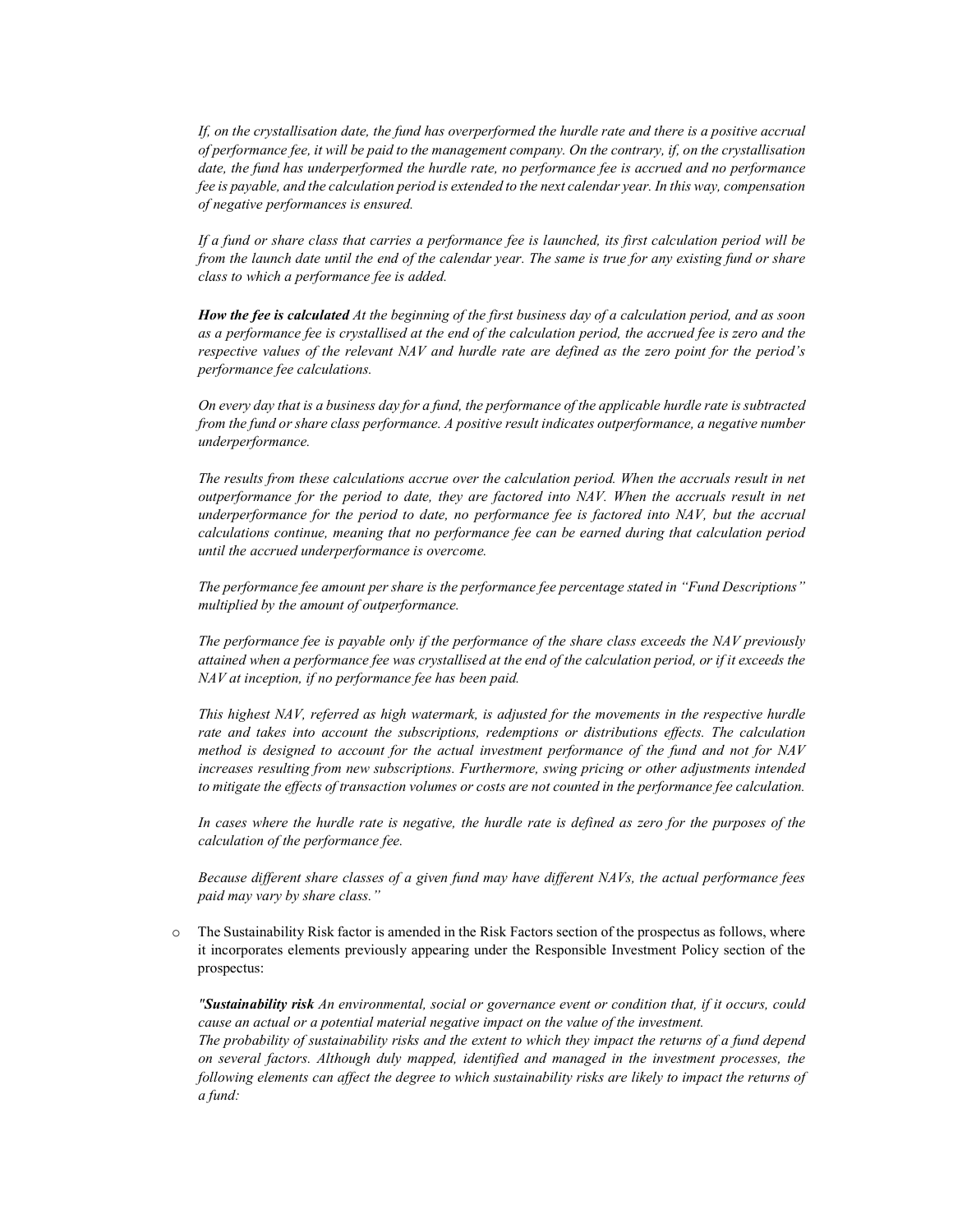- sustainability risks are often complex, multidisciplinary and interlinked, which can make it difficult to assess in their entirety
- sustainability risks are usually difficult to quantify and are long-term in nature, and the probability of materialisation also depends on the investor's time horizon
- sustainability risks, such as risks stemming from changes in physical climate, political action, societal expectation, consumer demand or technological development, can be driven by megatrends that are large in scope and magnitude or occur at an unanticipated pace, which may not be reflected to a full extent when investment decisions are made
- a lack of ESG comprehensive or standardized data can make it difficult to uncover all sustainability risks or to base investment decisions on faulty grounds
- sustainability risk assessments can be inaccurate, which may cause the fund to buy investments that are exposed to greater sustainability risks than anticipated, or to miss investment opportunities, or to buy or sell investments at a sub-optimal time
- impact of sustainability risks can increase in magnitude in combination with other risks, especially in relation with market, credit, liquidity, emerging and frontier markets, active management, concentration and tax risks

Funds that have environmental and/or social characteristics (article 8 funds under SFDR) or have a sustainable investment objective (article 9 funds under SFDR) would usually be considered to have lower exposure to sustainability risks as a result of their investment strategy and processes.

Notwithstanding a limited exposure to sustainability risk, those funds could underperform funds without such sustainability features due to a potential limited investment universe."

## B. Fund changes

o For all funds classified as article 6 funds under SFDR, the following updates shall be made in the Appendix relating to the funds:

"SFDR classification The fund is categorised as article 6 under SFDR. The fund follows Danske Invest's responsible investment policy.

For more information about Danske Invest's responsible investment policy, including the sustainability risk integration, see section 2.7. "Responsible Investment Policy".

The fund's investments do not take into account the EU criteria for environmentally sustainable economic activities."

o For all funds classified as article 8 funds under SFDR, the following updates shall be made in the Appendix relating to the funds:

"SFDR classification The fund is categorised as article 8 under SFDR and promotes environmental and/or social characteristics, as well as good governance practices, through screening, restrictions, investment analysis and decision-making as well as active ownership. The fund follows Danske Invest's responsible investment policy. For more information related to:

- Danske Invest's responsible investment policy, including the sustainability risk integration, see section 2.7. "Responsible Investment Policy".
	- $\bullet$  the fund's environmental and/or social characteristics, see page XX."
- o For all funds classified as article 8 under SFDR, the SICAV prospectus shall be updated to incorporate fund specific annexes including information related to the draft Regulatory Technical Standards on ESG Disclosures.
- o For all funds an "Investor profile" sub-section is introduced in the fund specific annexes to confirm that "the fund is designed for well-informed investors, who understand the risks of the fund and plan to invest for at least for X years."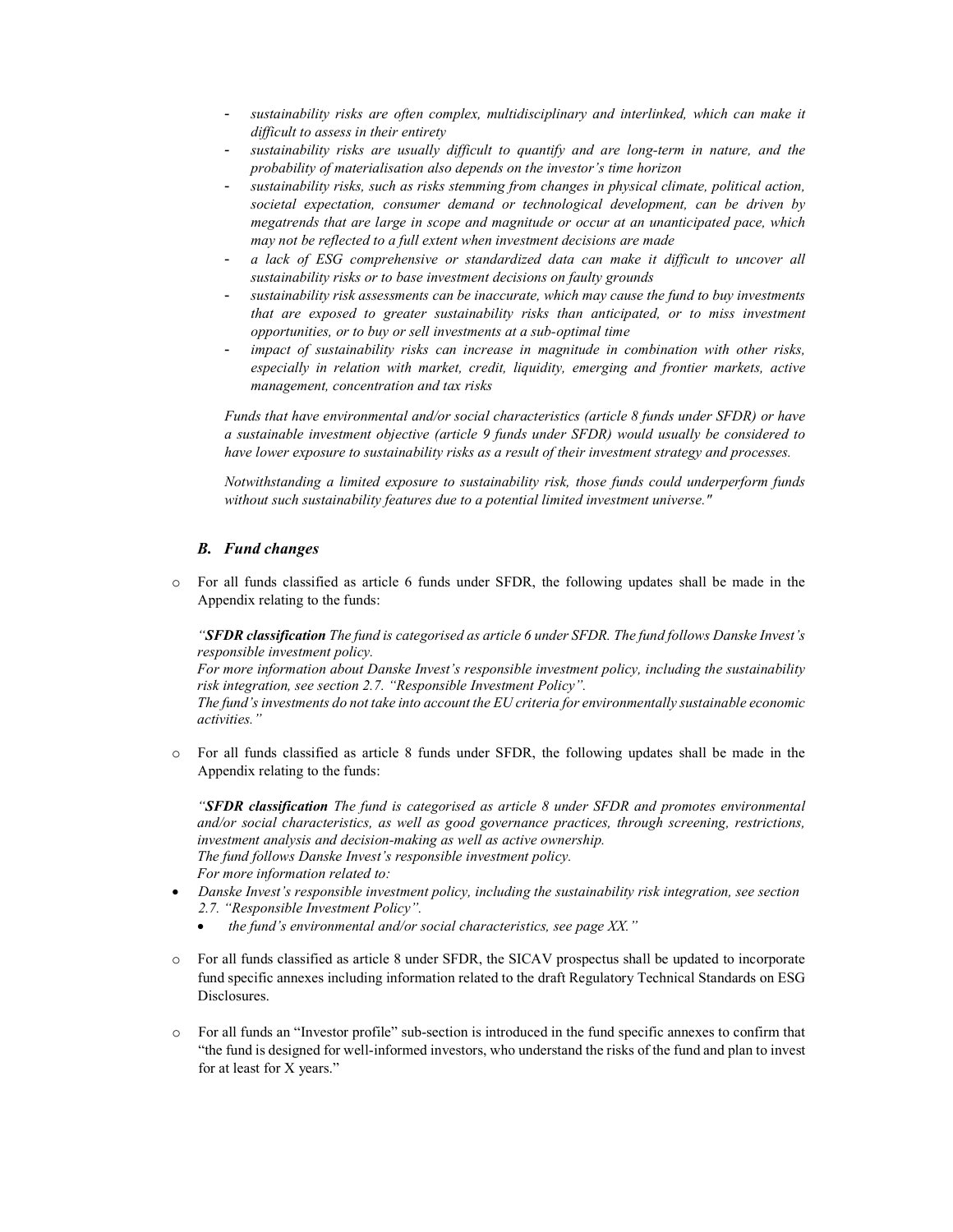# C. Other Funds specific changes

The funds specific changes that are detailed below take effect on 10 December 2021 or any later date as may be decided by the Board. Shareholders in the funds listed below that are not in agreement with the contemplated changes may request, until the cut-off time for each fund (stated in the fund descriptions in the prospectus) on 9 December 2021, the full redemption or conversion of their holdings into any other fund within the SICAV free of redemption/conversion charges. This right is vested in with the investors of the following funds, which corresponding ISIN codes are listed under Annex II:

- o All the funds below, which performance fee methodology is amended, as described above under A. Main changes to the general part of the prospectus:
	- o Emerging and Frontier Markets SMID;
	- o Fixed Income Global Value;
	- o Global Cross Asset Volatility.
- o All the funds below shall be reclassified from article 6 funds to SFDR article 8 funds under SFDR:
	- Alternatives Defensive;
	- Alternatives Offensive;
	- Emerging and Frontier Markets SMID;
	- Fixed Income Global Value.

These funds have formalised the way environmental and social characteristics are promoted and/or sustainable investment objectives are achieved. These funds also consider the Principal Adverse Impact in their investment process.

Both the prospectus as well as the relevant Key Investor Information Documents (KIIDs) will be made available online at danskeinvest.com and free of charge at the registered office of the SICAV.

Yours faithfully,

The Board of Directors of Danske Invest SICAV-SIF 13, rue Edward Steichen L-2540 Luxembourg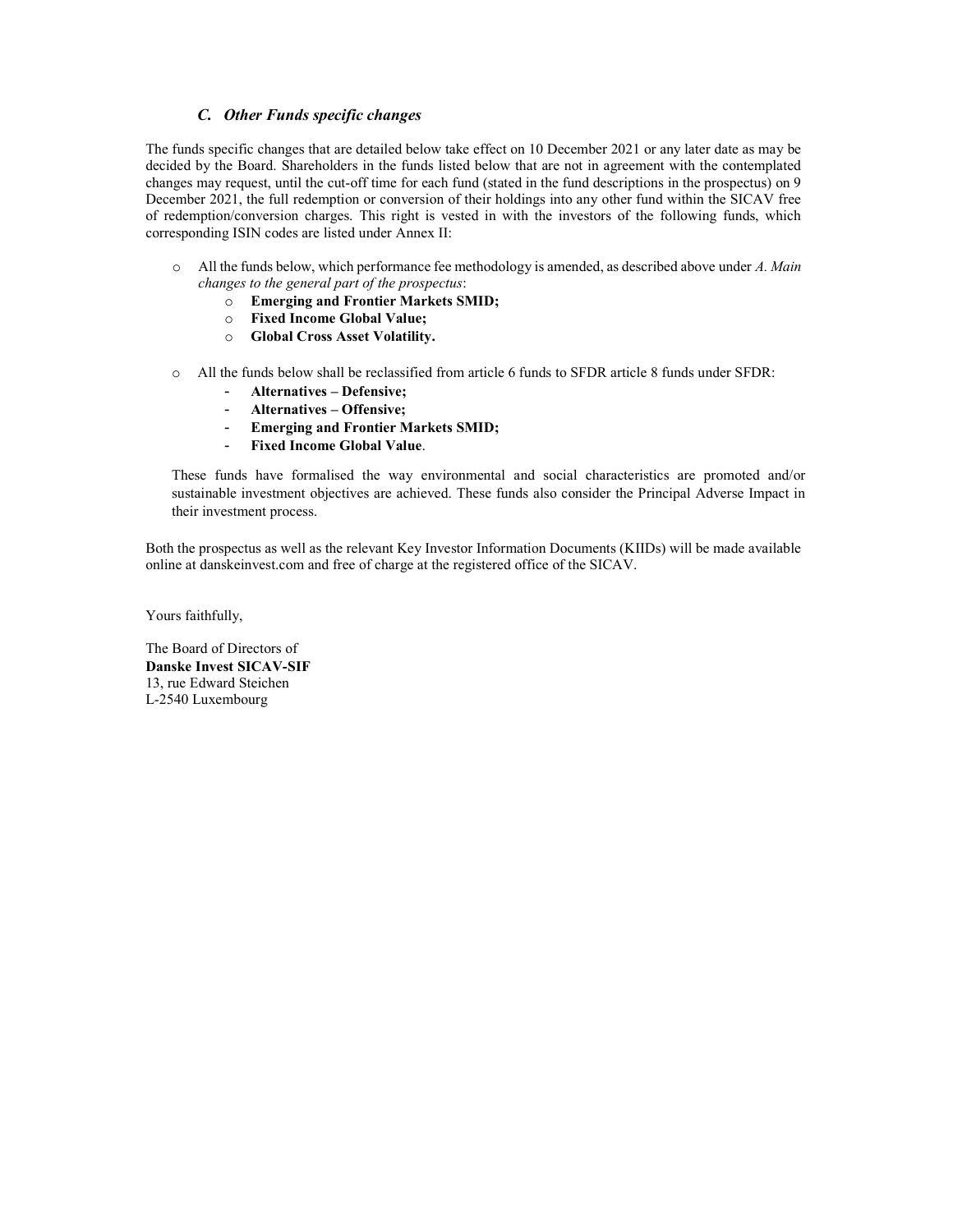### Annex I

### Responsible Investment Policy

When investors entrust us with their assets and savings, it is our duty to serve their interests by providing investment solutions that deliver competitive and long-term performance. Our commitment to responsible investment is an integral part of this duty. Responsible investing entails making better-informed investment decisions, addressing sustainability issues, dilemmas, and risks, and influencing investee companies through active dialogue to contribute to a positive outcome.

All funds follow Danske Invest's responsible investment policy

#### Sustainability risk integration

In accordance with the responsible investment policy, the funds incorporate sustainability risks alongside other risks when making investment decisions.

Incorporating sustainability risk into the investment process is part of our fiduciary duty to investors to identify the sustainability criteria, which may pose a risk and thereby affect financial performance of an investment. Based on ESG research and ESG data, sustainability risk factors are systematically identified and assessed by our investment teams alongside other risks.

For each fund, the investment universe is screened to identify sustainability risks associated with potential portfolio investments with reference to current regulations, industry's best practices, international norms and voluntary frameworks for corporate responsibility. Based on our assessment and company dialogue, we may from time to time decide to divest or restrict investments in a company, in a specific investment strategy or across multiple strategies.

### Funds promoting environmental and/or social characteristics or meeting sustain- able investment objectives

In addition to the general principles of the responsible investment policy and to the integration of sustainability risks, some funds promote environmental and/or social characteristics (article 8 funds under SFDR), and/or may have a sustainable investment objective (article 9 funds under SFDR). Sustainability-related aspects may then influence a decision to either buy or increase weighting, hold or maintain weighting, sell or decrease weighting, in order to promote the characteristics or attain the sustainable investment objective of the funds.

Environmental, social and sustainability performance of companies or issuers and good governance practices are promoted through engagement with companies, collaboration with other investors and voting at general meetings. This enable the funds to address higher standards of corporate governance and sustainability within areas such as emissions, energy, biodiversity, water, waste, social and employee matters, human rights as well as anti-corruption.

In addition, screening is used as a tool to identify companies that exhibit harmful environmental practices, by contributing, for example, to climate change, biodiversity loss or pollution, or companies that display inadequate social practices on human rights issues or labour standards.

The extent to which the environmental and social characteristics of the funds are promoted and/or the sustainable investment objective is attained is monitored on a regular basis and is reported in the fund periodic reports. Furthermore, active ownership activities and restrictions are disclosed on the website.

See the below table outlining how the responsible investment processes are applied to each fund.

For further information about the data sources and methodologies used, go to *danskeinvest.com*.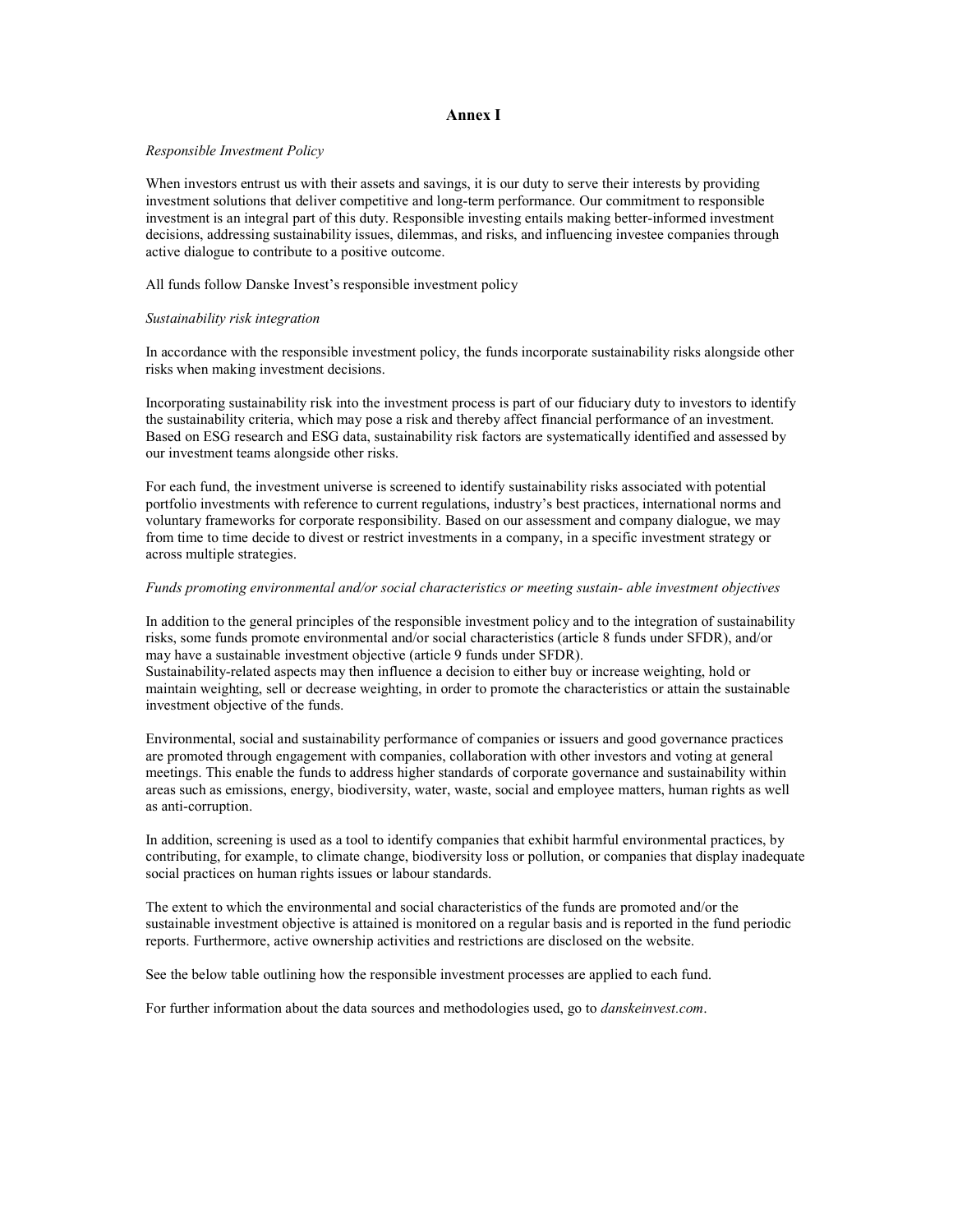|                                                   |                                     | Alternatives -<br>Defensive | Alternatives<br>- Offensive | Emerging and<br>Frontier<br>Markets<br><b>SMID</b> | Fixed<br>Income<br>Global<br>Value |
|---------------------------------------------------|-------------------------------------|-----------------------------|-----------------------------|----------------------------------------------------|------------------------------------|
| Sound sustainability practices                    |                                     |                             |                             |                                                    |                                    |
| Sound environmental stewardship                   |                                     |                             |                             |                                                    |                                    |
| Enhanced sustainability standards                 |                                     |                             |                             |                                                    |                                    |
| Non-ethical / controversial activity<br>reduction |                                     |                             |                             |                                                    |                                    |
| Climate impact reduction                          |                                     |                             |                             |                                                    |                                    |
| Engagement                                        | Investee<br>companies'<br>impact on |                             |                             |                                                    |                                    |
| Voting                                            | sustainability<br>matters           |                             |                             |                                                    |                                    |
| Finance the sustainability<br>transition          |                                     |                             |                             |                                                    |                                    |

### Investment restrictions

The table below outlines the investment restrictions in place for the funds based on the responsible investment policy as well as on investor's ethical and sustainability needs.

If a restriction is mentioned for a fund, companies and/or issuers involved in the restriction category are excluded from the investment universe of the fund. If not, companies and/or issuers in scope of this restriction category may be included depending on the defined investment universe and the portfolio manager's discretion.

For further information on the investment restriction definitions, activities, criteria and threshold employed by Danske Bank, go to danskeinvest.com.

|                                         |                                            | Alternatives -<br>Defensive | Alternatives -<br>Offensive | Emerging and<br><b>Frontier Markets</b><br><b>SMID</b> | Fixed Income<br>Global Value |
|-----------------------------------------|--------------------------------------------|-----------------------------|-----------------------------|--------------------------------------------------------|------------------------------|
| Enhanced<br>Sustainability<br>Standards |                                            |                             |                             |                                                        |                              |
| Alcohol                                 |                                            |                             |                             |                                                        |                              |
| Controversial<br>weapons                |                                            |                             |                             |                                                        |                              |
| Gambling                                | Non-<br>ethical/controvers<br>ial activity |                             |                             |                                                        |                              |
| Military<br>equipment                   | reduction                                  |                             |                             |                                                        |                              |
| Pornography                             |                                            |                             |                             |                                                        |                              |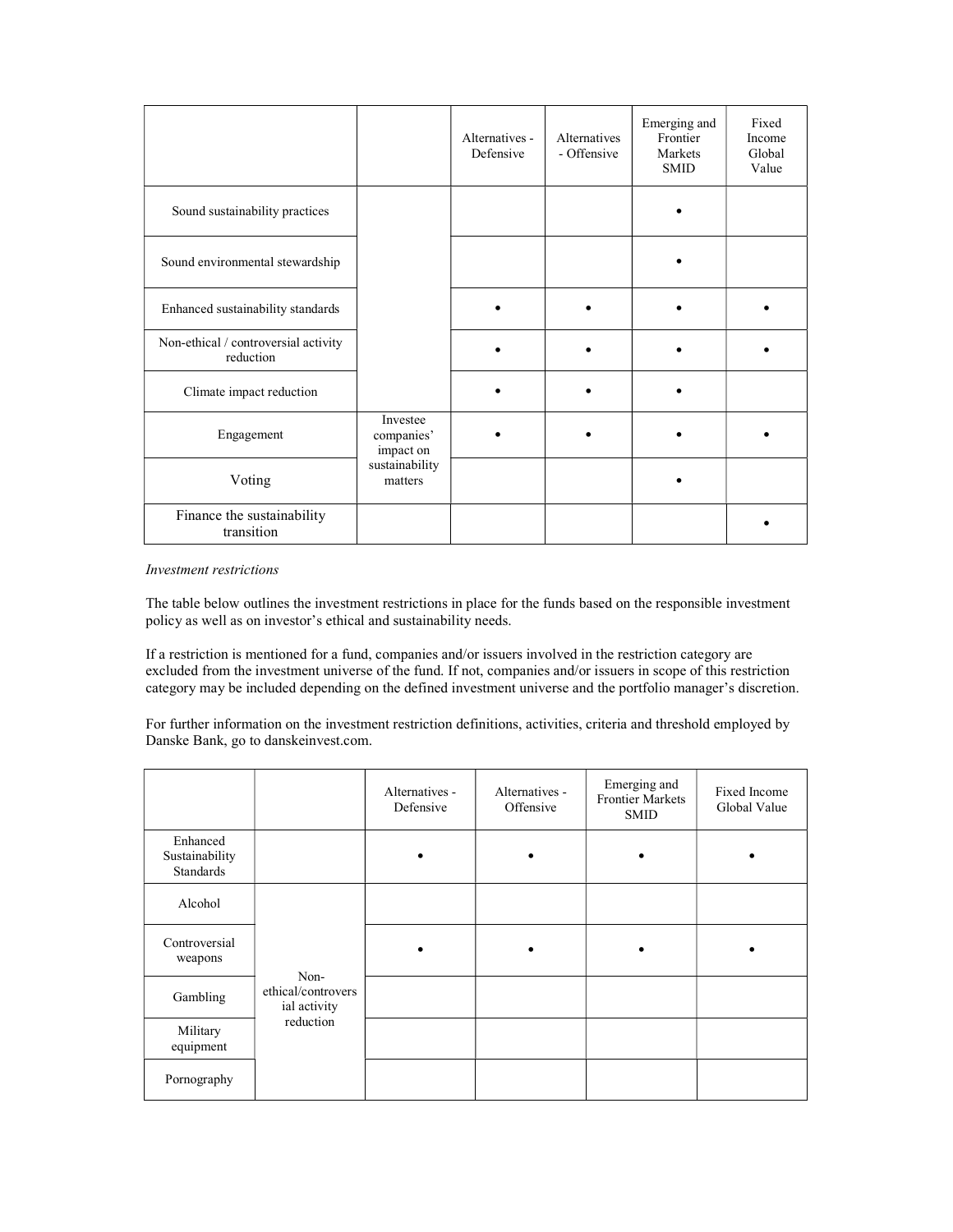|                                |                | Alternatives -<br>Defensive | Alternatives -<br>Offensive | Emerging and<br><b>Frontier Markets</b><br><b>SMID</b> | Fixed Income<br>Global Value |
|--------------------------------|----------------|-----------------------------|-----------------------------|--------------------------------------------------------|------------------------------|
| Tobacco                        |                |                             |                             |                                                        |                              |
| Fossil fuels                   |                |                             |                             |                                                        |                              |
| Peat-fired power<br>generation | Climate impact |                             |                             |                                                        |                              |
| Tar sands                      | reduction      |                             |                             |                                                        |                              |
| Thermal coal                   |                |                             |                             |                                                        |                              |